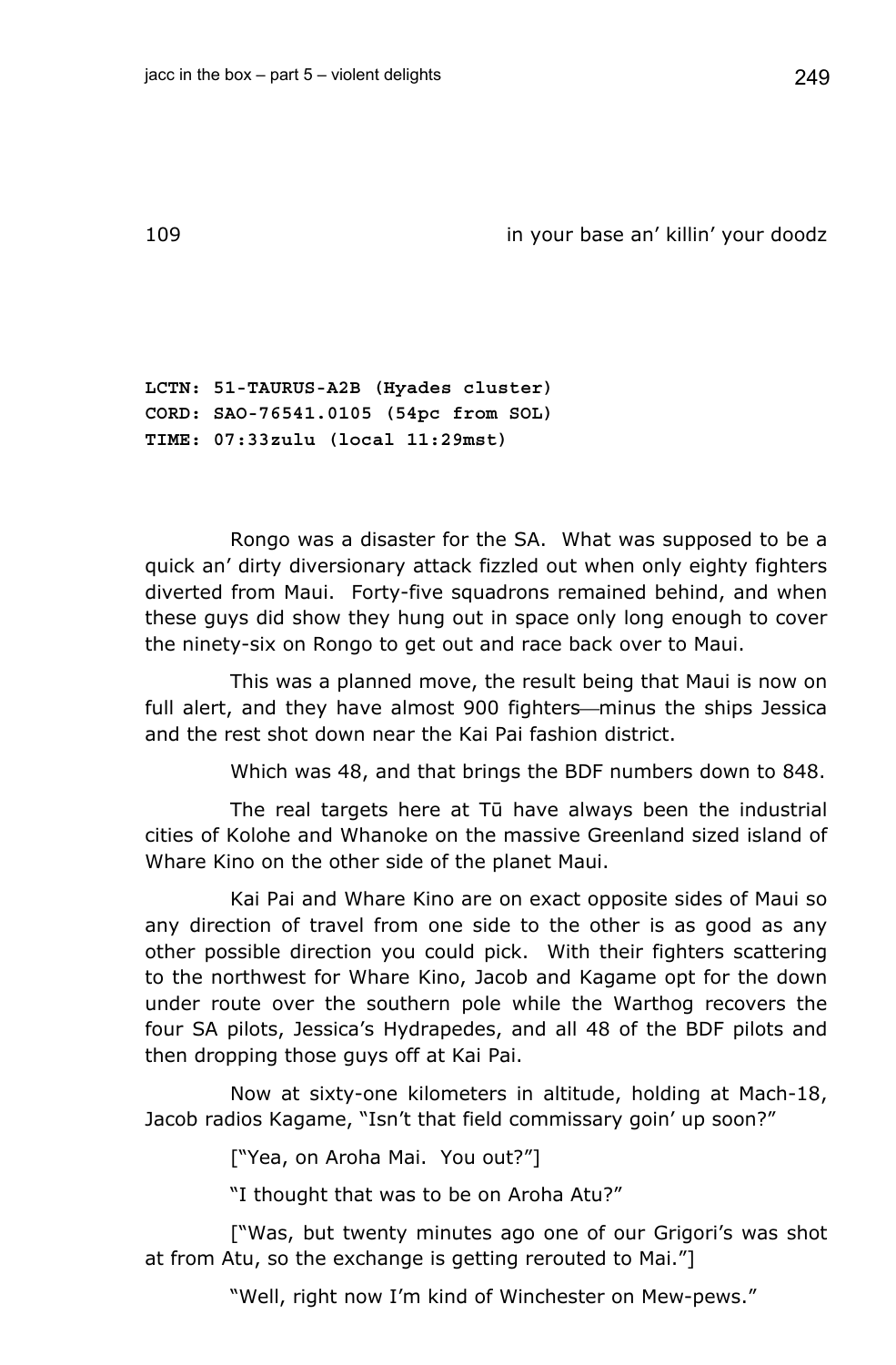["Then land-n-load and we'll cover ya, Buzzard! I know Dog held all the Green Hornets for dei Ea and b's, and Yellow Jackets for SEAD and CAS, but I t'ought you'd git di yellow ones?"]

"We're short on 'em, and he wanted to make an exception for me but I insisted that I follow his orders-just like everyone else."

Kagame laughs, ["I sabe, bu' you be usin' di Hydras now?"]

Jacob adores Kagame, and talking to her makes him smile because she's so comfortable with him that she reverts back to her native pidgin, "Getting a kill-credit ten or twenty minutes after you shoot the damned thing off is like cheating in my book."

["I no 'gree, that's when dey just gittin' started!"]

"I get ch'ya, I'm also gonna top off on AP when I set down."

["By de wai, how's da Baby-P workin' for ya? I git mine dis Saturday and ah bei wunderin' if it gon' be butterin' my bread or no?"]

"Below Mach-two it's sorta shit, but two-five and above it's a bona fide death ray. It'll butter yer bread if you remember two things. First off is to remember that you got it in hand, let's start there! Second, is sim your ass off because the lead is counterintuitively short. AP is squirrely an' takes quite a bit of swag to land the shot."

["In deflection mode, is de t'ing any gud?"]

"Practice makes perfect, Ouchie."

01001001-01011001-01000001-01000001-01011001-01000001-01010011

Now flying past the icy waters of the southern pole, on the tacnet they notice clusters of BDF fighters in groups of thirty, sixty and ninety or more, suddenly pop out of MDDSH far from the current FCAP zone, and drop in over their fighters that went northwest. They dive and race in to add to the cover over the targets on Whare Kino.

They came from everywhere and, again, this was planned for.

After six hundred fighters get through, the FCAP from Rongo plugs that gap and half of the CAP from Rongo shows up and dives in two-hundred kilometers ahead of Jacob and Kagame's people.

This gives the Annex a paltry 620 Thunderbird fighters to go up against the 1,450 BDF fighters, but with Peña and his entire CAP from Scorch streaking in from their rendezvous point at the barycenter between Hina and Tuna, this adds another 800 Thunderbirds to the SA side of the tally sheet, so it's pretty much even-Steven now.

Anymore, the air-to-air engagements in this conflict, all to control the air over objectives, has become an all-consuming obsession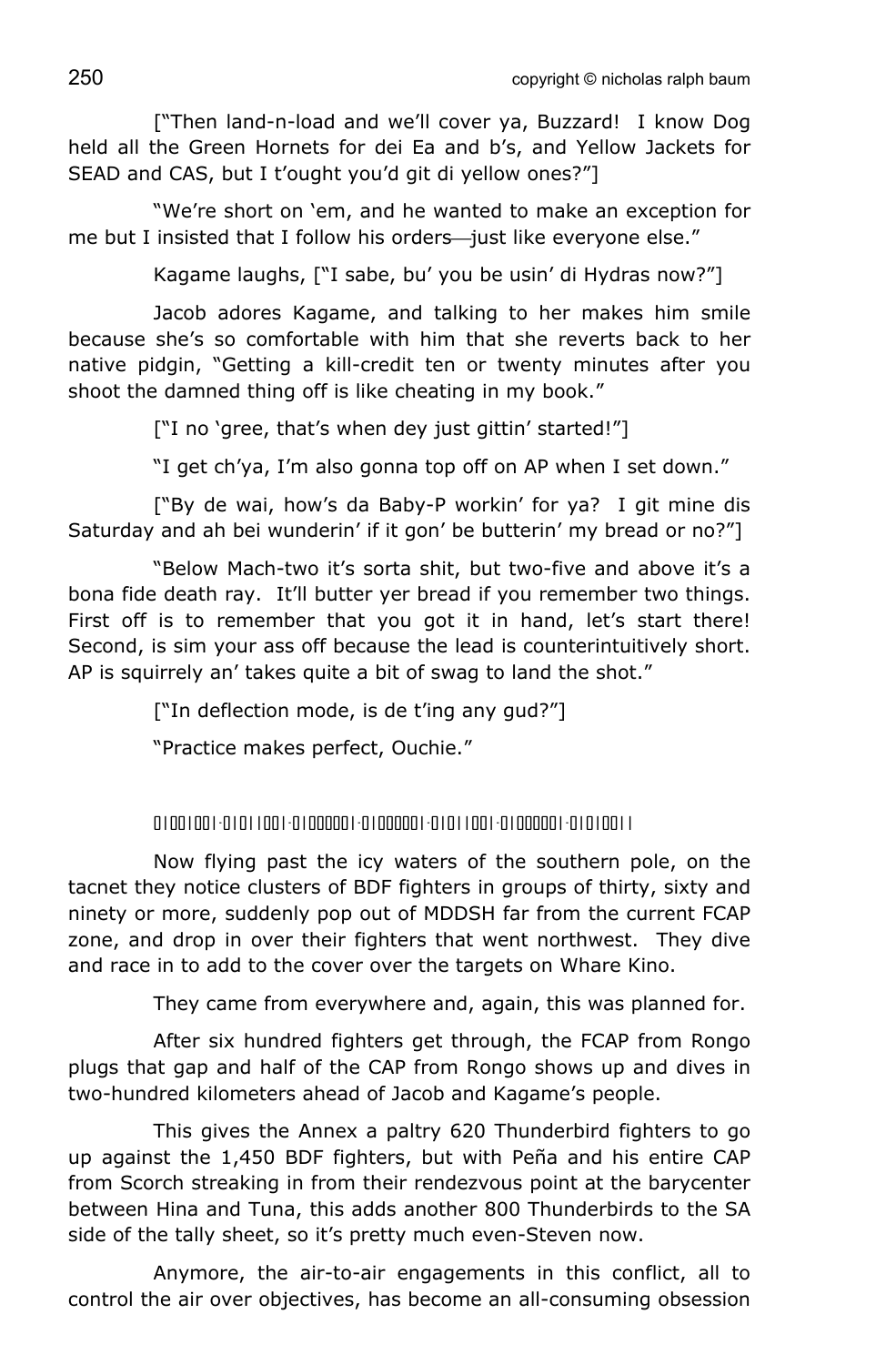by both parties and the numbers over Maui show it. The Annex has 96 Cerberus for CAS, 48 of the older bisE flying as Weasels for SEAD, and only 16 of the bisEa conversions as fighter-interceptors to chase after the infamous IR5 Express. On major engagements, these numbers have simply doubled through the years where the numbers for CAP have more than quadrupled over the same timeperiod.

The fighters about to engage above Ware Kino represents eight percent of the fighter forces for both the Co-op and the Annex, but where the Co-op has been spread thin across hundreds of systems the Annex can focus all of their forces at will.

The other thing to note is that the Annex can continue to build new fighters with impunity but, less than an hour ago, the industrial might of the Co-op is now completely out of the air/spaceship building business for at least a year to come. This whole time the Annex has been waging a war of attrition against the Co-op's financial resources and budgets but, as of today and going forward, the SA is prosecuting a war of attrition by numbers.

Now, where Kai Pai is about the size and shape of the UK and Ireland shoved together, Whare Kino is huge like Greenland. To the south are the islands of Aroha Atu and Aroha Mai, and both are half and a third the size of Iceland, respectively. Just a Straits of Dover width away from one of two primary targets, here being the industrial zone between the suburbs and the city of Kolohe, the curvature of Maui takes the landmasses out of direct line of sight.

Reaching Aroha Mai at first light, Jacob lands his ship on open ground near the combat field resupply unit. With Kagame and her people flying on to their new CAP assignment, three reloading mechs are extricating themselves from the hold of an HWG98. Jacob hops out of his Thunderbird and, while being shadowed by Bud in a ghost droid, he walks over to the resupply ground crew—where he blunders into the much hated, ball-busting company master-sergeant under Robert Jackson, back when he was young and green.

Jacob has not laid eyes on her since Saiph-6B so he grins big, "Well if it ain't Rita Orozco, how the fuck are ya!"

Orozco turns around, "It's Margarita to you, motherfucker."

Jacob laughs with, "What are you now, a retread? Seriously, I thought you were gonna be a Master-Sergeant forever!"

She huffs a laugh, then shakes her head with a grim smile, "Nobody thought you'd amount to shit. Look at you!"

Jacob shrugs with, "I still don't amount to shit."

Orozco nods with approval, "You got that right."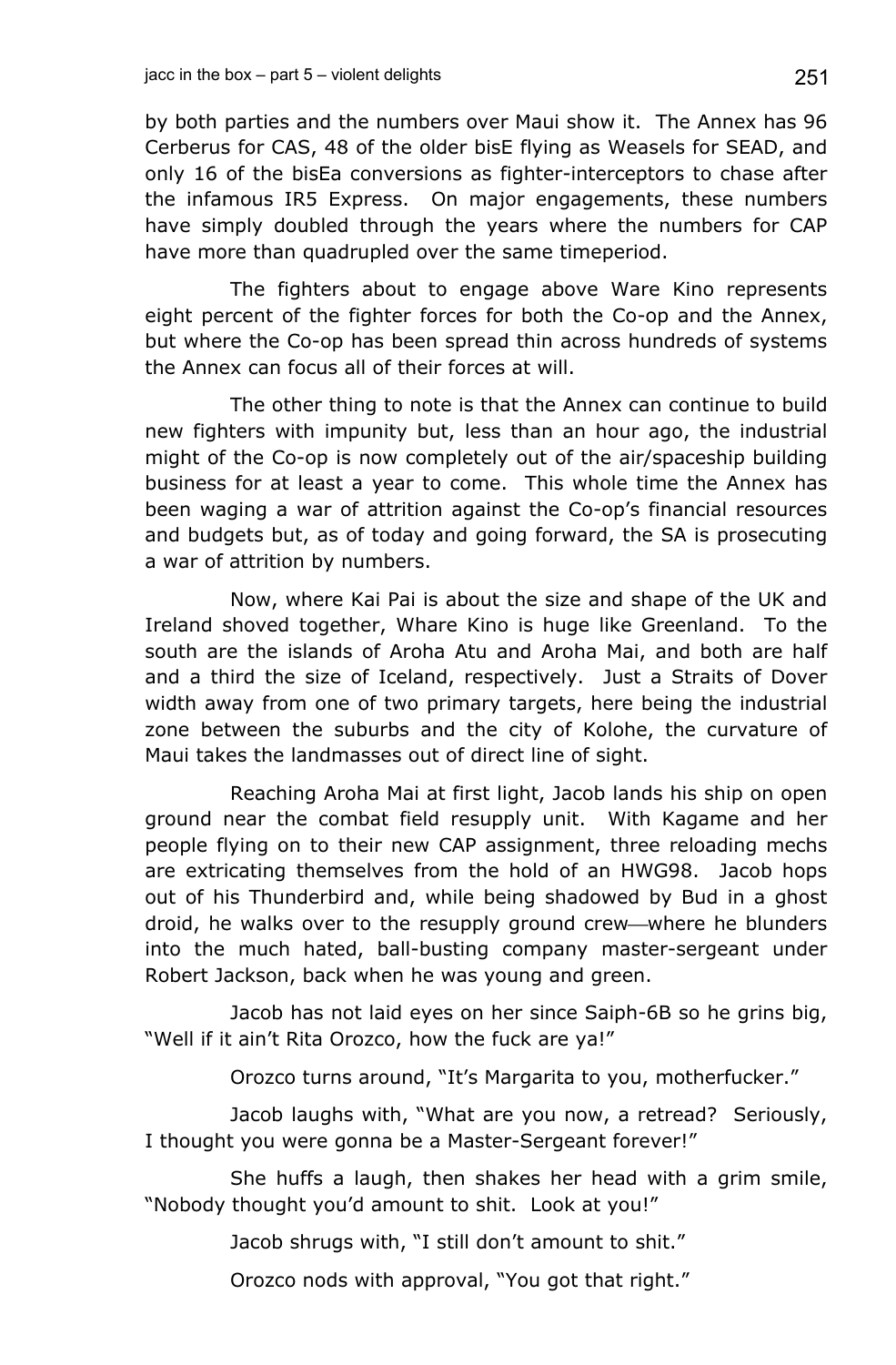Thumbing back he asks, "How long is this gonna take here."

"FAS-T is open for business in just a couple minutes."

"Okay, that sounds great!"

"That's to get the mechs out! Your reload is another six."

Jacob wonders, "Can you give me a full rack of the Mews?"

"Minimums, babe!" Orozco throws her hands up, "You gotta have two of everything an' I can't back-slide on that one! Best I can do is to load you nine Centipedes. Will that shut ch'ya up?"

Jacob nods repeatedly, "That'll have to do."

"Oh shit!" Says Orozco as she turns and high tails it towards her ship, while shouting back to Jacob, "Incoming! Take cover!"

On the tacnet he sees twelve of the older Condor fighters coming in from Aroha Atu, at high speed and low over the water, so he waives his ship away, "Trixie go! Get the fuck out of here!"

As his Thunderbird hops up, spins around and blows out of the area over the treetops, Trixie radios, ["We are E-three outbound."]

Jacob and ghost droid Bud are airborne and flying out the other way towards the trees, the coast and the island of Aroha Atu, with Jacob adding, "Echo-Three outta the AO and steer clear!"

With 23mm bombs going off all around the HWG98, one explodes underneath it and makes the ship flip up into the air, where several bombs hit the exposed underside—splitting the ship into thirds.

As the mechs are now being hammered into scrap, co-pilot Bud asks, ["Don't you want us to circle round and come back for ya when shit's clear? You know we can do that-'']

Jacob cuts him off, "No! Park her outside the Spike and stay the fuck put! Don't budge for anybody. Copy?"

["Okay, echo-three to GOP it is!"]

With the 23mm bombs falling all around for good measure, Orozco and half her crew reverse direction and, now up in the air and above the explosions, they are following Jacob for the coast.

Jacob notices them and calls out, "Cloak and slow, Rozco!"

They cloak and slow to below 5-kph as the Condors reach the island and orbit low at eighty-meters altitude. Seeing total destruction of the HWG and mechs, and not seeing anything alive and moving, they shoot off towards the north to sneak in below the Annex CAP.

With Orozco's people going back for any weapons and ammo they can find, she slithers through the foliage and lands on the beach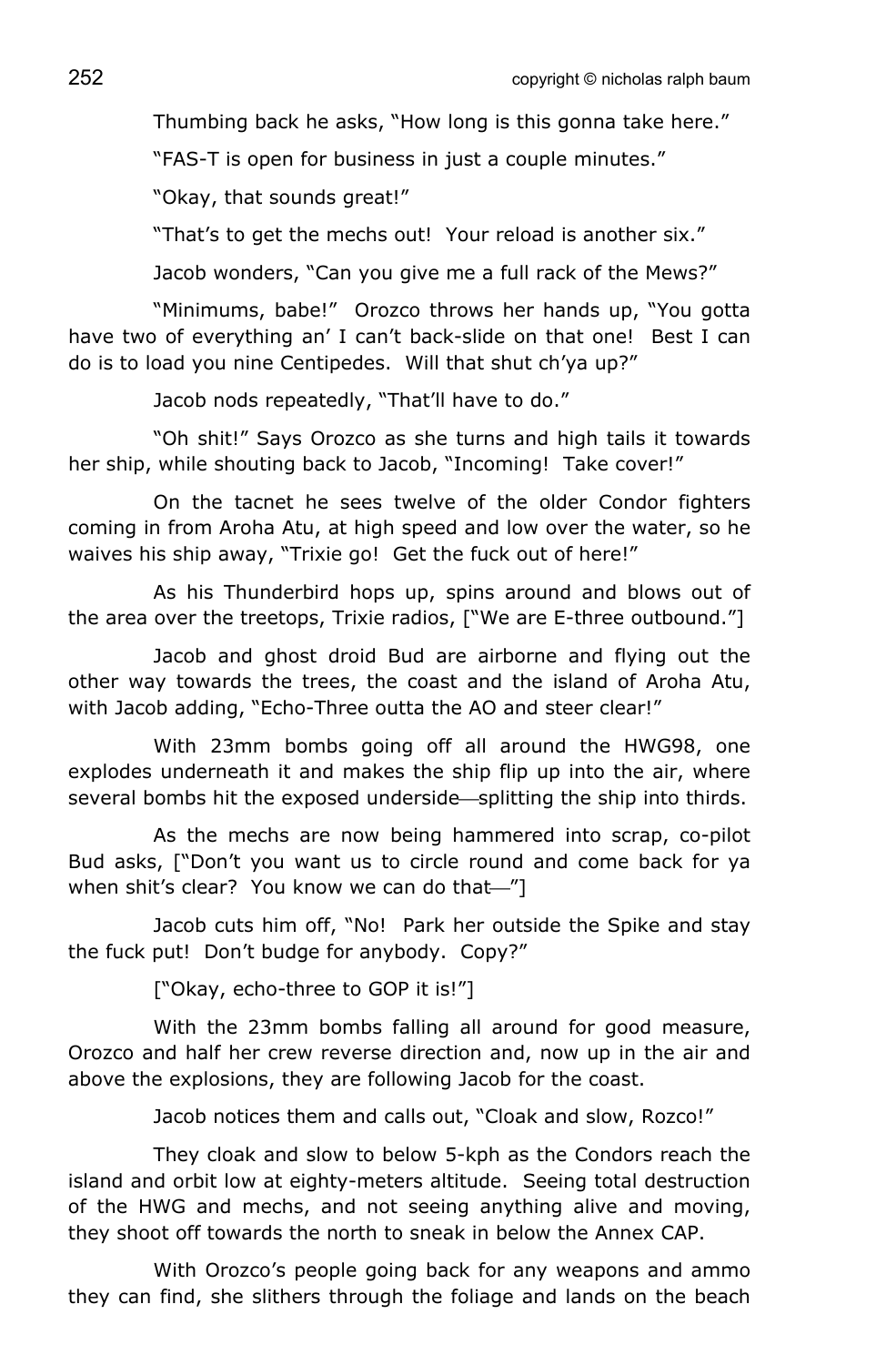beside Jacob, who asks, "You thinkin' what I'm thinkin'?"

Orozco says, "I heard a Grigori was shot at."

Jacob can barely see the one lone mountain on Aroha Atu poking above the distant horizon, so he turns to Orozco and wonders out loud, "Something is over there we missed."

Orozco rolls her eyes and, "Ya think?"

With her squad mates appearing with bandoleers of ammo, a cartridge of Micropede missiles, and loose Hornet missiles in hand, Jacob selects a Yellow Jacket and nods with a smile while saying to Orozco's people, "If you're with me...keeping your hands and feet inside the coaster is optional. Let's rawk."

# 01100101-01111010-01110000-01111010

From the stadium, one can see the Warthogs finishing up the last of the gun runs over Toon Town. From this distance the sounds from the warheads and guns are muffled but eerie just the same.

Up close we have four of the five guppy configurations of the Trident Star Clippers, leased from Qantas, taking off from Main Street USA, with the fifth one slowly taxiing up behind General Giáp as he waits for Richard Blemmings at the top edge of the stadium.

With the ghost droids rising up and loading into the back of a Warthog that is slowly drifting past, Blemmings steps up to Giáp with an outstretched hand, "Make a mess of things, General?"

Giáp smiles while taking his hand, "Quite the mess. A bloody fine mess you could say! How's the first match?"

"'Bout ta start the second half."

"Too much passin' and not enough tryin'?"

"Aye, you could say that."

Giáp smiles and asks, "We on for eighteen next week?"

Blemmings points to his bloody and bandaged hand and points out, "Didn't you just lose half your hand?"

"Oh tosh! It's just a couple of digits, mate!"

"I'm not going to give you a handicap for that."

"Did I ask for points when I lost half of me foot?"

Blemmings smiles with, "I expect you to make par."

"Better than!" An aide to the General has stepped up, so Giáp turns to her, "What'll it be, Matilda?"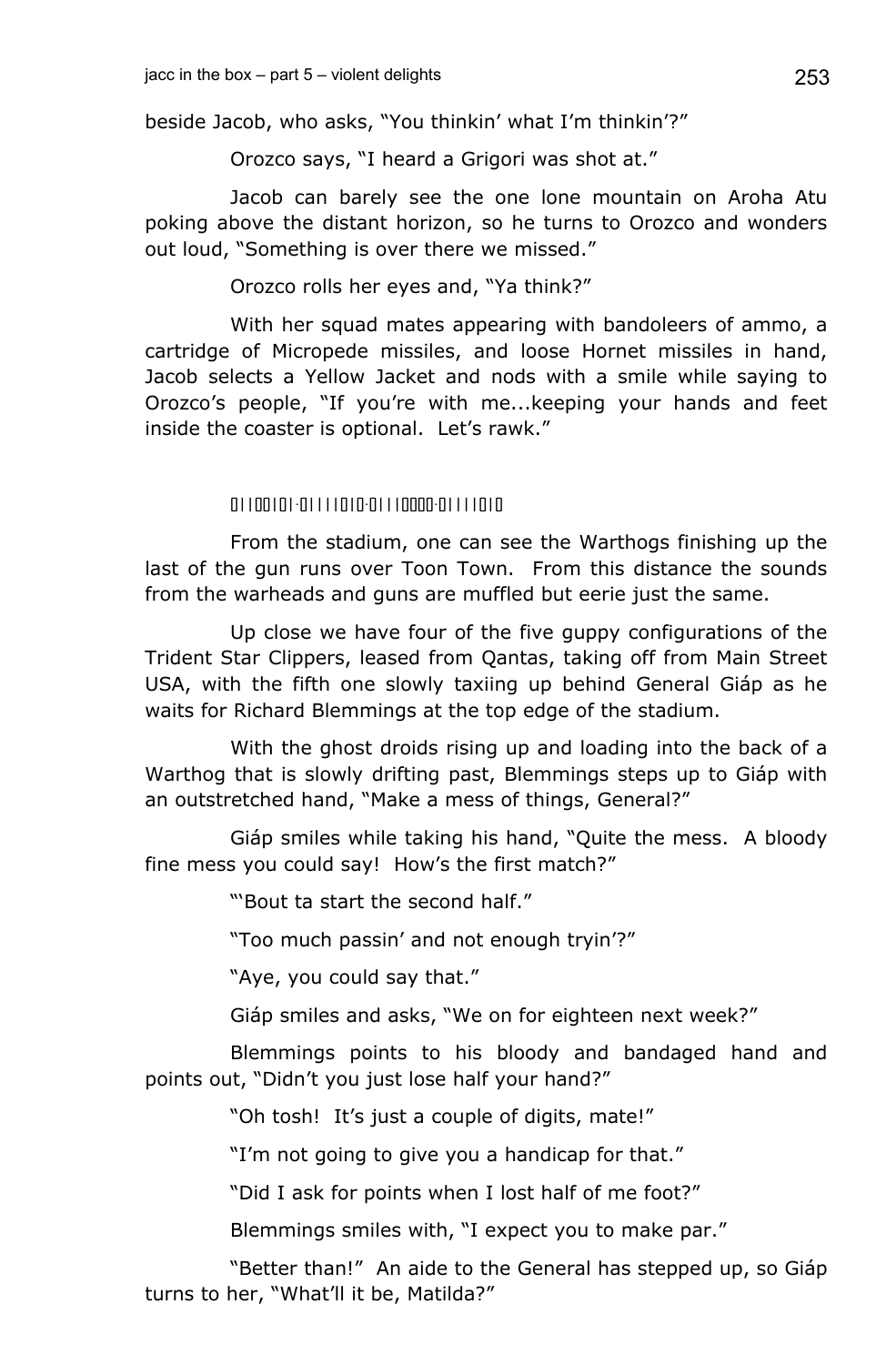"Sir, we have one of our personnel holding up the evac."

"Well, have Rand tell the daft bludger to get it in gear!"

She hesitates, blinks then says, "On it, Sir."

Giáp turns back to Blemmings and, "I'm pickin' up the green fees this time, but Tareyton or Wycombe? It's your choice!"

Blemmings smirks, "Ninth course...Tareyton."

Giáp shakes his head, "My gawd, you're a bastard."

"Wha'? You be sayin' I'm takin' advantage of a cripple!"

"Aye, that I am!"

On the tacnet, Rand comes on, ["General Giáp, Sir!"]

"Give me a sec!" Giáp says to Blemmings then asks Rand, "What'll it be, MG? We got everyone accounted for?"

"All but one, sir."

"Who be this wanker, so I can stick my boot up his arse!"

Rand snorts, "That'd be you, Sir!"

"Aaaaah, so I'm holding things up! I'll be right with ya, MG." Then to Blemmings he gives a fist-bump, "I gotta bug out, so I'll see you on the seventh, me matie!"

#### 00101000-01011111-00111000-01011110-00101000-01111100-00101001

Maui is tidally locked to the gas giant, Taranga, so as this planet continues its counterclockwise orbit, the star Tū starts to light up all of Whare Kino. Jacob, Orozco and her people were able to cover the twenty kilometers under the shadow of the mountain on the island of Aroha Atu, stretched out far over the water towards Aroha Mai, and they made it here without being noticed. Between the fog over the water, and with the camouflage setting of their JACC's dialed in on the despised powderpuff pink, this combination of camo and elements made them nearly impossible to spot as they streaked in under the quickly dissipating shadow.

They hit the beach just as Tū crests the mountainous peaks, then switched to a mottled green camo as they slipped into the jungle.

Now negotiating the undergrowth, it only takes them a few minutes of weaving between the trees and foliage before they stumble onto a clearing where all the undergrowth is missing. Under the massive trees of Aroha Atu they blunder into a hidden Co-op airbase. This expanse is two kilometers wide and full of Quonset huts, aircraft hangers and an airfield that's missing it's aircraft.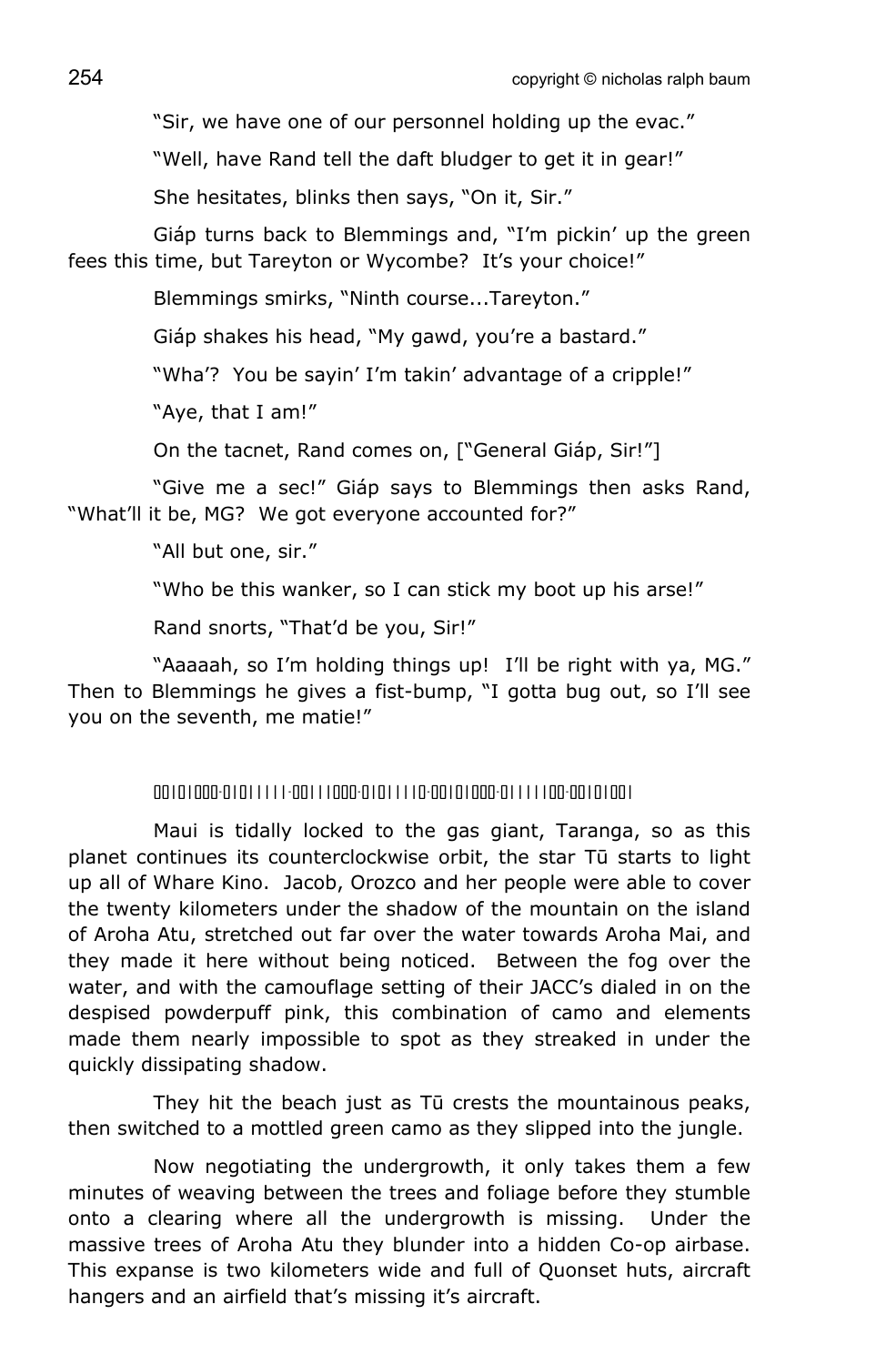Having stepped out into the edge of the clearing, a hundred meters away from a guard post laced with automatic weapons, Jacob is hidden in plain site as he says on channel, "This was unexpected."

Orozco replies, "A whole lotta tooth here!"

"A battalion's worth, if that?"

"At least that!"

"This is why intel was baffled by Maui. We couldn't see 'em!"

"I thought the thing shot at the Grigori was shoulder fired."

"It was." Jacob shakes his head slowly, saying, "We thought Atu was a shit OP, but this is a fucking, full on airbase-base."

Orozco asks, "Whaddya wanna do 'bout it?"

"Report on it, maybe?"

Suddenly, a sonic boom hits as a pair of Condors screeches almost to a stop, and then slides in under the trees from the beach while undetected by the Annex from nearby Whare Kino.

Orozco then asks, "What else?"

"Sit tight and keep reporting!" Jacob shrugs and looks back at her, "What's ten of us gonna do to tha place?"

Now, there was a light rain here mid-morning, just an hour before sunrise and, when that boom hit, it shook the water from the leaves high above them. That mist took some time to drift down to where they are and, when it lands on Jacob, the kaleidoscope of colors from the holographic cloak pinpoints where he is standing.

Orozco points out, "You're cloak is on?"

With the guards scrambling for their weapons, Jacob nods as he switches it off, "Yea, uuuuuuh, yea, it was."

"Ya know, we don't really use it much anymore."

Jacob has dropped to hug the ground, and while rolling behind a mound, "I haven't trained for ground action in quite some time!"

With the bolts ripping past him, overhead by two feet, Orozco laughs, "Well, Graves, you're gonna hav'ta bone up real fast!"

 While strings of fire are whipping back and forth across the jungle growth, keeping Orozco and her people down, Jacob rolls on his back and pumps a wonton grenade at them.

The guard post is disintegrated from the 1k-KEG blast, and as bodies spiral into the air, Orozco says "Overkill, maybe?"

"It's all I got!" Jacob then fires off the remaining four bombs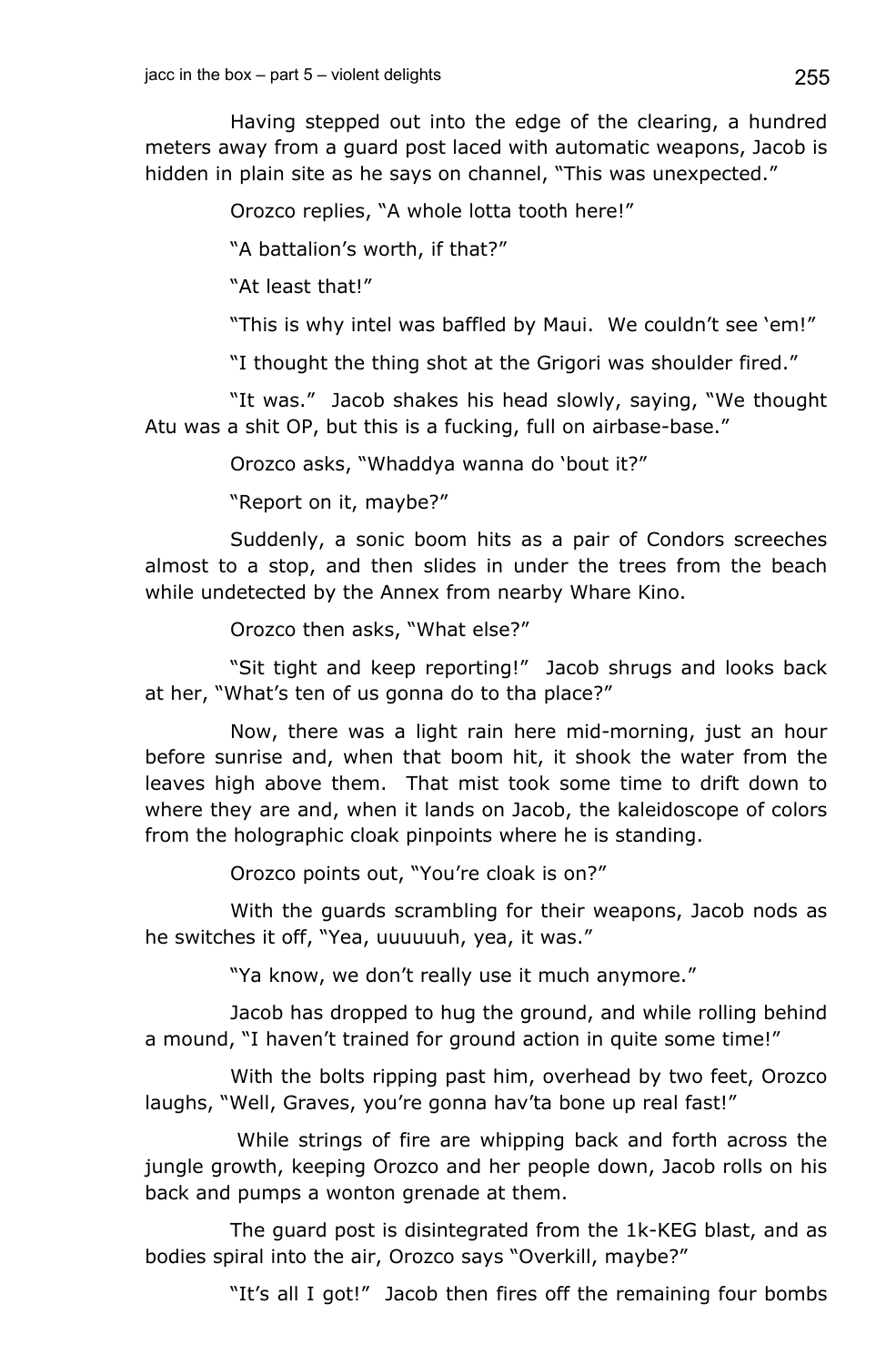256 copyright © nicholas ralph baum

that drop in on four hangers. With them going up in massive fireballs, Jacob scans the Yellow Jacket and pulls up the interface. Identical to the Hydrapede toolkit, he checks off the 'Red Shell Mode' box and throws it into the air while saying, "Fly, be free!"

The Yellow Jacket's AI identifies the Condors and zig-zags towards them. It drops a Micropede on the ships and rips past them before the little missile connects. The two fighters are shredded by the blast as the Yellow Jacket snakes along looking for more fighters.

Jacob says on channel, "Shock works to our advantage, guys. If you want in on this then follow me and cover the flanks!"

Bud in his droid leapfrogs past him and holds at the destroyed post, while laughing, "Sounds like a God-damned blast!"

Orazco squats next to Jacob and hands him a bandoleer of ammo and a sling of grenade tubes, "Count me in!"

He smiles at her, "It's gonna get messy!"

She nods, "Music to my ears."

Jumping up, they advance on the post and race past it to the closest destroyed hanger, while Jacob calls up, "Dog, you here yet?"

Peña comes on channel right when a BDF platoon opens up on them, ["You're on Aroha Atu? What the fuck you doin' out there!"]

Returning fire with his forearm mounted 5.77mm chain guns, Jacob says matter of factly, "Kinda getting' shot at, that's what."

["Needs some air? Want me to send Thumper?"]

"Sure! Three or four of them would help."

["What did you say you're doin'?"]

"Shooting up an airbase!"

# 01000010-01101111-01000101-01000100

Jessica pops out of her jump close to Kirin, immediately drops and blows through the orbital tracks around Sapphire at way too high of speed while making a mayday call to air and space traffic control. The ship was venting so getting to an altitude with breathable pressure enough to offset the loss was critical. Leveling out at ten-thousand feet, high above Blank Stump, the Stiller family's ears start to pop when pressure increases inside the hold of the ship.

Still celebrating their mad escape, the excitement is winding down as the 101b takes a straight shot into the Church Key and lands at the flight line at the foot of the spike. Samantha is already back in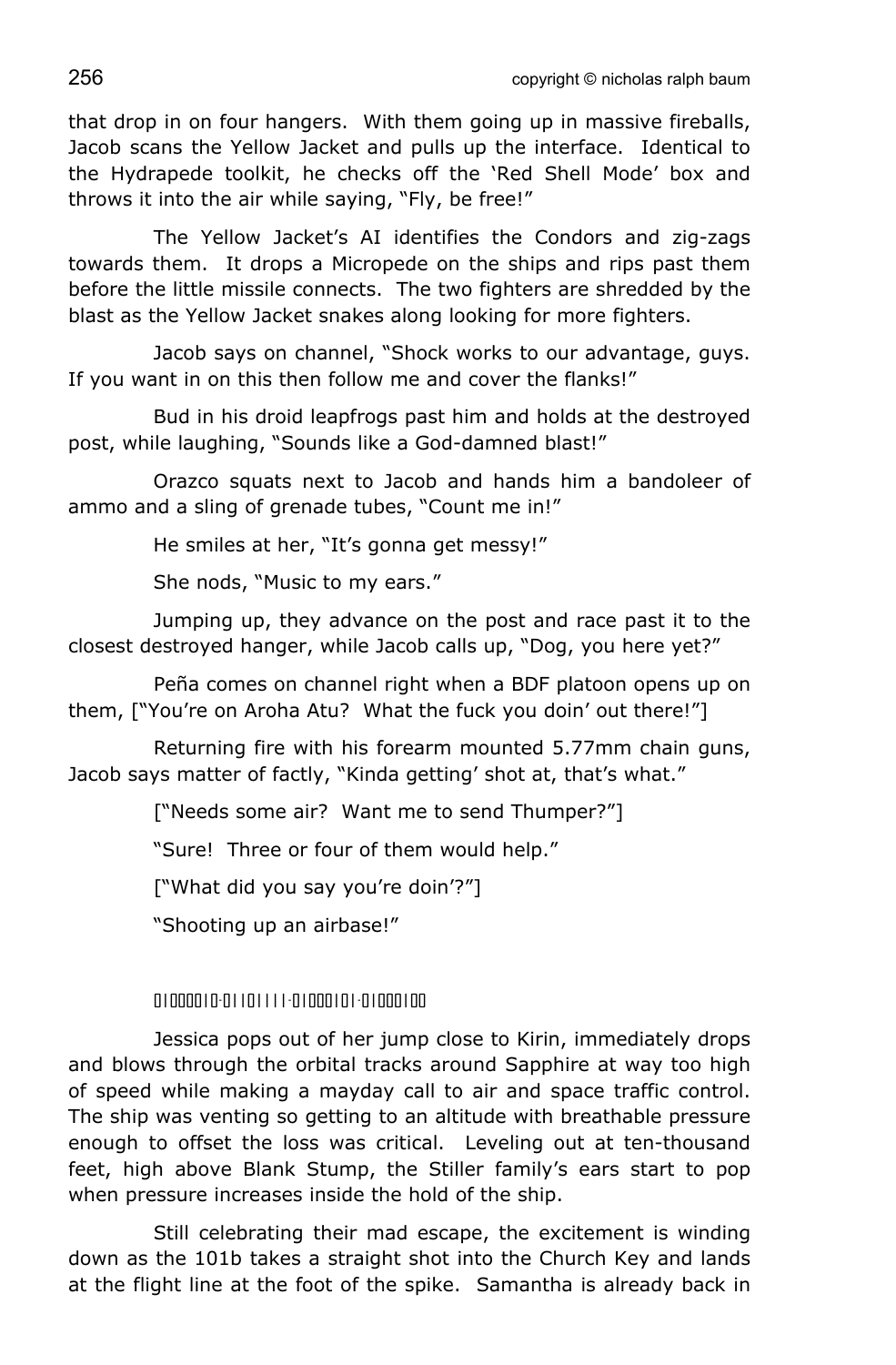her street clothes when they land, with the ladder to exit the ship having dropped as they touch down.

Jessica is in this strange post-combat deadpan mode, with heightened awareness and everything moving along in slow-mo, and as she slips out of the pilot's station, with her helmet assembly already off, Samantha plants a big wet one on her mouth.

"I gotta go!" She kisses Jessica a second time and heads for the ladder, saying, "We gotta do that again!" Leaping down the stairs, she whoops and hollers and, "I shot down three fighters!"

Vince's family is already on their feet, with the celebratory cheer having passed, and each one thanks her as they descend to the flight line outside. After his fifteen-year-old grandson salutes Jessica, then disembarks, Stiller stares at Jessica with genuine gratitude.

He stresses to her, "I owe you."

She shakes her head, "You don't owe me shit, Vince."

He pats her on the arm, "How 'bout I buy you a shot of rye."

As he leaves the ship, she says to him, "I'll hold you to that!"

Jessica dismounts from her JACC, and as she starts to dress five of the ghost droids stand at attention and salute her before they leave. All except Nicole who says, "You did good today."

"I don't feel it." Having slipped on her shoes, Jessica stands then says through clinched teeth, "I could've done better."

"These ghosts units have been ordered off. See me soon?" Jessica nods, *yes*, so Nicole gives her a one-finger salute, "The ship is fucked up, but everyone made it out alive. Ya did good!"

As Nicole exits, Jessica calls out to her, "See ya tomorrow!"

Jessica takes a minute to drink in the interior of the ship. She added an office and small bedroom and this has been like a second home to her over the last few years. With cracks in the hull and losing atmosphere, then popping the emergency oxygen masks on the way down, means her ship is a total and it will never fly again.

Jessica turns to the ladder, and before she descends she pats the bulkhead and quietly says to herself, "Thank you."

She steps out onto the flight line and takes a quick peek at the damage to the hull in the back of the ship. Shaking her head, she walks to the grassy knoll where a huge crowd has formed, and upon seeing her they start to applaud and cheer as she climbs the small hill towards Scott, Maria, Bill and Jace Verdugo.

As is their custom in the Annex, she does not acknowledge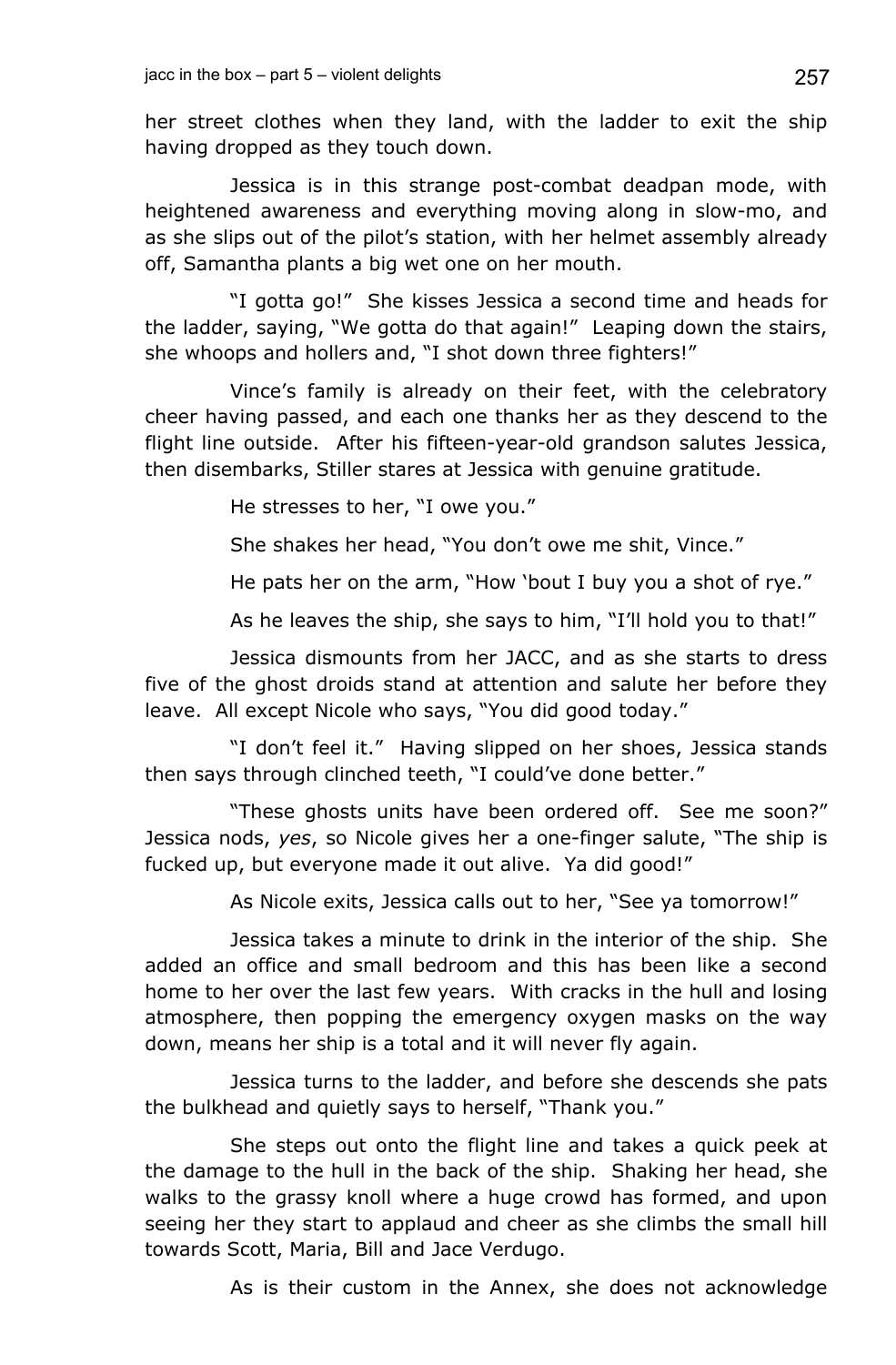the praise, nor make eye contact with anyone in the crowd as she squares off with Scott and the others.

Already knowing the answer, and according to custom, she has to ask, "How long to make her flight ready?"

Scott glances at Bill and then, with a smile, he says to Jessica, "No can do, buckaroo! What we got's here is a total."

With the applause finally starting to die down, tears well up in Jessica's eyes when Maria says to her, "Ya did good today, Red."

Through clinched teeth, Jessica shrugs, "Whatever."

Bill says to her, "Breathe, sugar. Just breathe."

Scott says, "Babe, you did do good today!"

She protests, "My ship is scrap now."

Maria adds, "It did its job."

Scott adds, "I pathed your file...that flight out was nuts!"

Bill huffs a laugh, "Yup, that was some spectacular aviatin'!"

With tears streaming down her cheeks, and about to hurl, Jessica hisses through clinched teeth, "I feel like such a Mary Sue!"

Scott puts a hand on her shoulder, leans in and says to her, "Get a grip, breathe deep. Looong deep breaths."

With her taking those real deep breaths, Maria grins and says, "Adrenaline is a motherfucker, ain't it?"

Jessica nods *yes*, and again through the teeth, "Ya think?"

Scott then opens up to her, "Everyone called your ship the Millennium Falcon as a joke. We couldn't understand the point of the thing until just now." Jessica's brow frowns as he continues, "I talked to Paleo before you landed and your replacement, the b-one, will get the Mbande substrate in the armor and the Butterfly engines. We will also configure it how you originally wanted it. Like Kiel's a-four."

In disbelief, she goes, "Ooo'kay?"

"The twenty-three in the tail as a stinger gun, we just never thought about it before and it makes perfect sense now!"

Maria adds, "We just have to figure out the ballistics."

Bill then says, "We're gonna build about forty of the b-ones."

Maria laughs, "Everyone is going to want one now!"

"That's a no shit." Scott huffs a laugh, then asks pointedly, "How many did ya shoot down today?"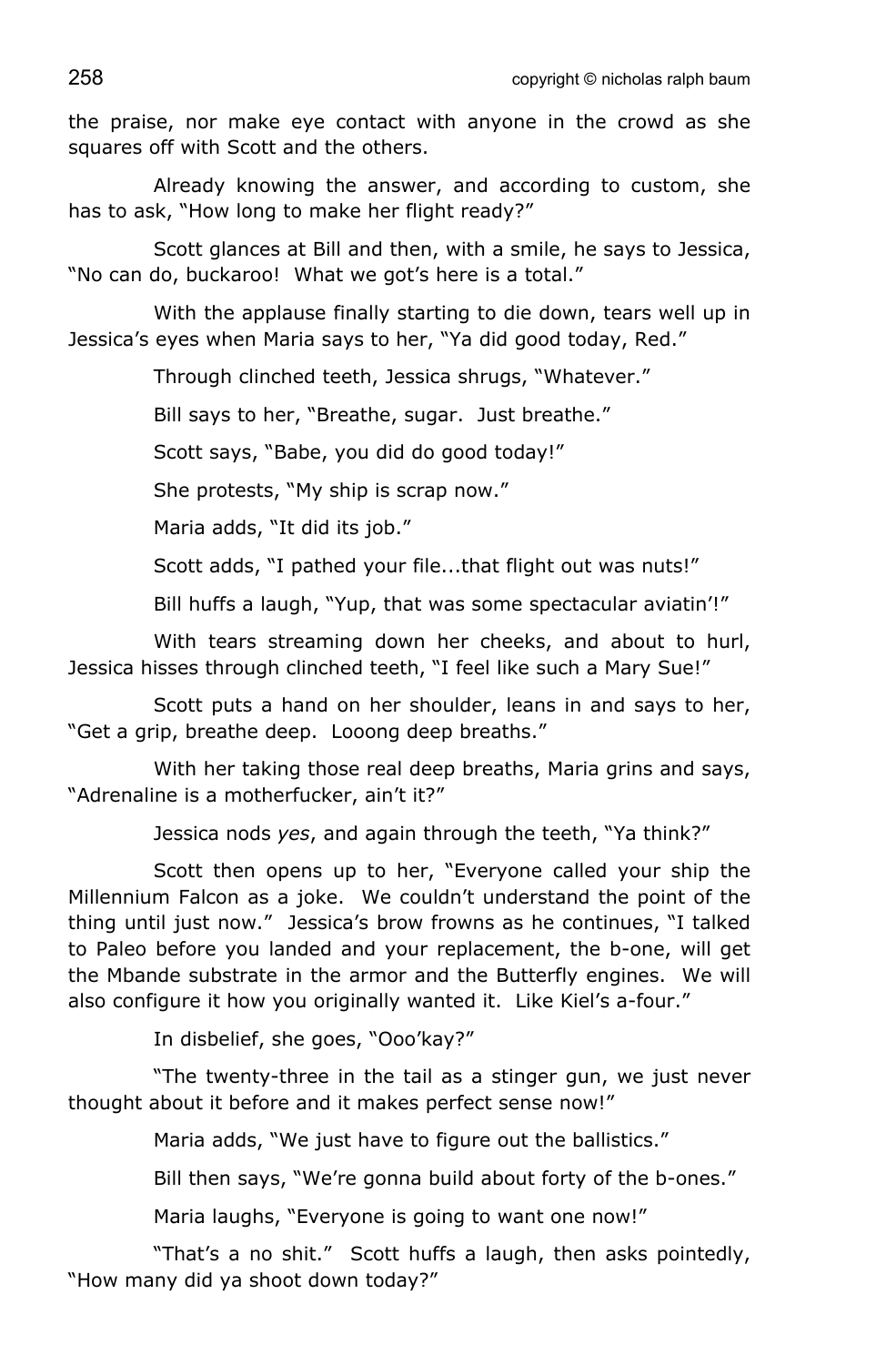Jessica shrugs, "I guess...by my count it was twenty-eight?"

"Just so you know, you're Hydras have been workin' overtime and your final tally is thirty-three." Scott puts a finger up to shut her up so he could finish the count, "The two Hydras from early on, they shot down the three ships that were RTB. The group that extended, a Djinn got a little careless and got its ass handed back to it. Also, those flights coming in from the east flew under the bombs you had hanging in the air and they bagged an Enfield that couldn't get away!"

Jessica's face scowls in protest, "I was already gone."

"It is what it is! It's what you're gonna hav'ta settle for."

"That's fucking stupid." Jessica then notices Jace Verdugo, and he seems familiar so she asks, "You're my father's wingman?"

He nods, "Jace Verdugo, at your service."

Jessica's eyes squint while asking, "Do I know you?"

Verdugo shrugs, "I just wanted to say, thanks for the burrito."

# 01110000-01101111-01110111-01100101-01110010-01010101-01010000

Now, where Peña had command of the overall operation for today, he had two missions that launched simultaneously and those were Scorch and Rongo. Peña led the CAP attack at Scorch and it was better than a resounding success. Twenty-three light years away was the diversionary attack on the planet Rongo that tried to pull air resources from the planet Maui, and the Annex lost half of an hour trying to figure out that they were being played.

In that time the Co-op was able to pull fighters in from over thirty different systems to offset the numbers that the Annex was sure to bring, so the SA lost a guaranteed numerical advantage.

Sure, the four hundred that were let go from Scorch never would have been able to get through once FCAP locked down the lower orbital tracks of Maui, but those guys happened to be a no show.

Anyway, for defensive flying, in sizeable groups, you have the Lufbery Circle combinations, and Thach Weave variants, but for an attacker there are ways of chipping away at those. What the BDF has come up with is an odd combination of both—taken to the vertical. Since "stall" in flight is not really a thing anymore, the BDF has formed a column of fighters, ten kilometers wide by twenty high, that are over both Whanoke in the north, and Kolohe in the south.

With the Diinn on the outside of the columns performing crazy ellipticals, consisting of power dives followed by zoom climbs, and the Enfield doing lazy banks in the middle of it to cover them, this left the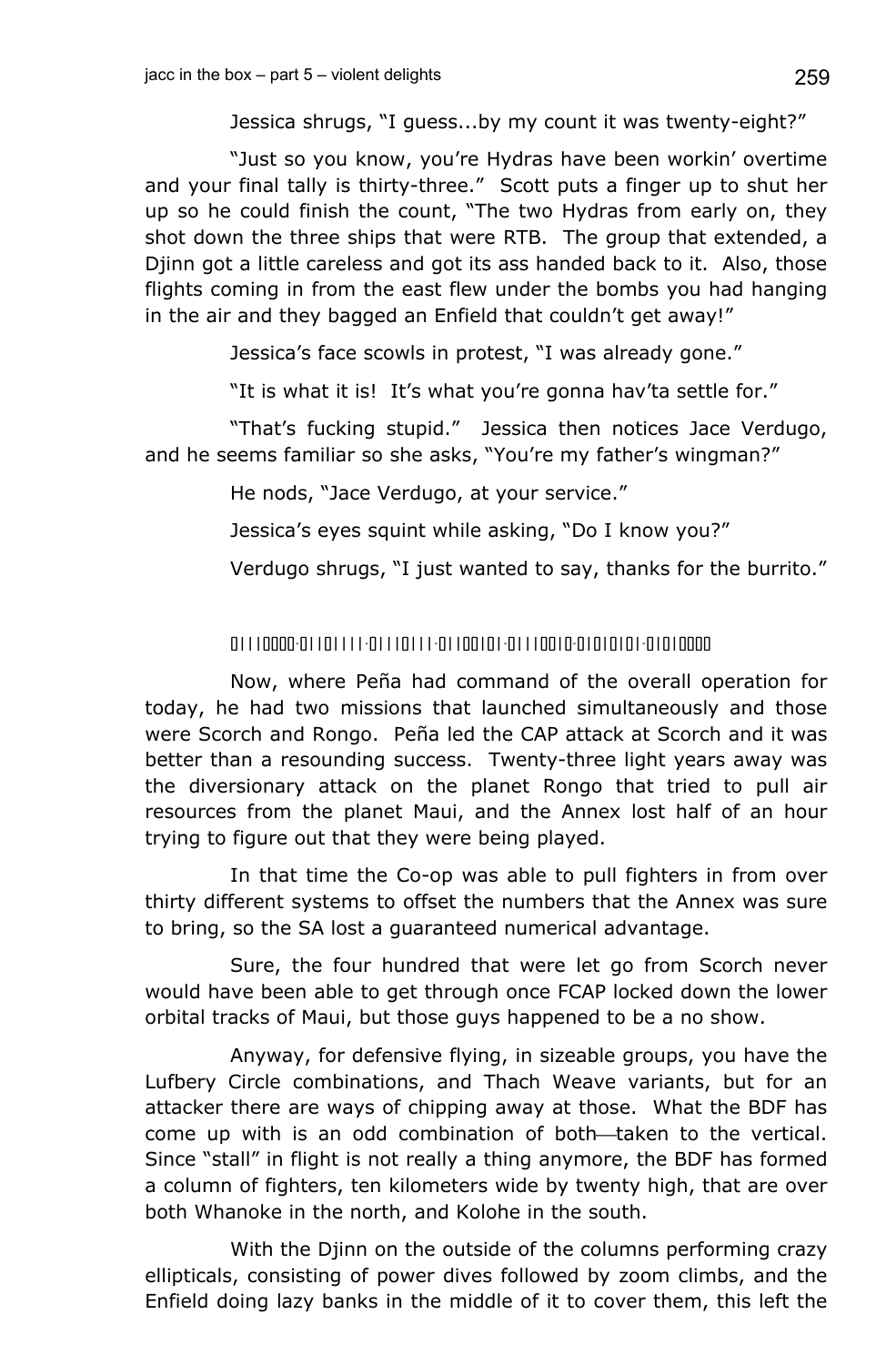Annex scratching their heads and wondering what to do?

See, for the ground assault in Whanoke the SA assigned two regiments from SA36, led by Gudici, who are in an attack force that consists of twenty slicks and ten Warthogs, then for Kolohe there is an identical force from SA96, led by Venkatesh. They would have landed some time ago, but with the BDF fighters over the targets in a brilliant defensive arrangement the assault teams can't really approach and land without getting their hair mussed more than just a tad. Peña and team has to control the air for them to be able to stick that landing.

Then the annoyance factor is jacked up more with three of the latest IR5 Express who are giving a merry chase 100 kilometers out with eight bisEa trailing after them and looking for an angle.

A week from now Jacob, Peña, Cyzk, and Kati Connors will figure out a counter to this defensive formation, which will require the use of their 23mm cannon for the first time in air to air combat, from a safe distance of course but, for now, Peña has already thrown his hands up and called in the 'oh fuck it' option.

...They have Thin Blu on the way.

Peña was expecting to get Bob some trigger time on CAP but, with the call from Jacob just now, he has pulled himself, Bob, along with Sheron Pilliod and Clint Wanganui who have become dedicated CAS pilots over the last two years.

Orozco's corporal had the airbase mapped and on the tacnet in the six minutes it takes Peña, Sheron, Clint and Bob to blow in and hit the area with MiDAR; and while studying the data with his FAC hat on, Peña calls Jacob, "Where do you want it, Buzzard?"

### 01000010-01010010-00101101-00110001-01011010-00110001-01011010

Jacob and everyone has advanced a quarter of the way into the base and are approaching the destroyed Condors, all the while the firefight they are having with a company sized unit, dug in beside a maintenance depot 150 meters out, is picking up fast.

While Bud covers him, Jacob pats on the two intact cockpits to get the pilot's attention. He then makes hand gestures to ask if they are going to stay put. First, he points at them both, makes a fist, then points at the ground—where both pilots nod big and give him a thumbs up, where he gives them a thumbs up in return.

Stuck in the middle of a real nasty firefight, and Spooky having dropped bombs everywhere, these cockpits are cozy, stocked and are indestructible enough to keep both pilots safe for now.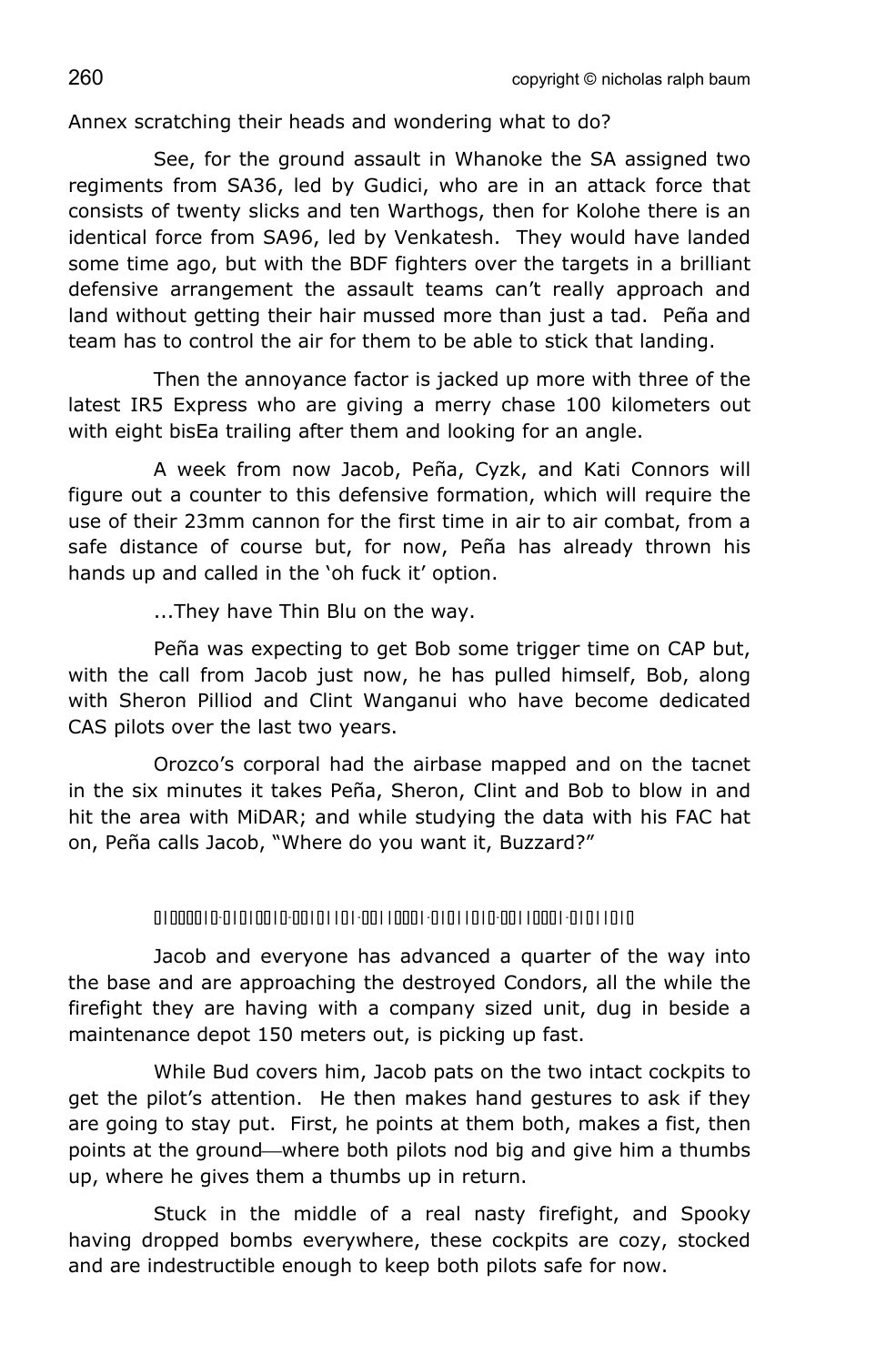On channel, Jacob says, "Leave them be, they're staying put."

It's here that Peña asks where he wants it, so Jacob goes, "We are in a firefight with Homer and I'm plum out of wontons!"

Peña laughs, ["That's what we're here for!"]

"How 'bout ya drop a five-k, marked on the tacnet, one-fifty meters out along zero-zero-fiver. You copy that, Dog?"

["I copy, how thick is the foliage above you?"]

"Pretty thick. Maybe twenty-meters or so?"

["We'll have to blow the canopy first."]

Peña makes the first run and rakes the top of the canopy with 23mm fire. This cuts huge swath out of foliage it but it takes Bob and Sharon's run to finally blast through it, making it rain debris all over the maintenance depot and troops below. It's here that Clint picks up his Navigation Point to roll in with the 5k.

Now, the IR5 have been lapping the whole area, looking for little opportunities that pop up here and there, and four CAS ships out from under CAP by a whole thirty klicks was just too enticing. With two bisEa hot on his tail, the IR5 pulls his nose in by fifteen degrees and lets loose four Centipede-Azul. Two Azul race up after the fighters in CAP, and since the missiles are climbing Pena ignores them because it's obvious where they're going. He doesn't see the two Azul hugging the surface of the ocean while also heading north—right for them.

At the NavP, Clint turns on a dime and take's a south to north heading to drop his bomb on the maintenance depot. Since the target is deep in the foliage, he has to launch the 5k-KGE bomb on a lazy ballistic trajectory. He slows his ship and pulls his nose up to lob it in the cut, and when he fires it at a low power setting, you can see the thing kind of hang in the air as it moseys its way to target.

On CAS over thick jungle, low over the treetops means life, so as Clint dips his nose to drop altitude before he makes his turn away, he hears Peña say over the CAS channel, "Oh shit!!"

The lead Azul streaks in and, pops all of its mini-missiles a fraction of a second before going right up Clint's ass. And with those little things spiraling away, Peña, Bob and Sheron all scatter to get away from the minis and a second Azul that blows through and, not turning back, continues on to find a target on CAP thirty klicks away.

The back half of Clint's ship is vaporized and the forward half, with him in the cockpit, tumbles and spirals into the cut they made in the treetops. He cartwheels into the depot below—and as fate would have it, the 5k bomb follows him in.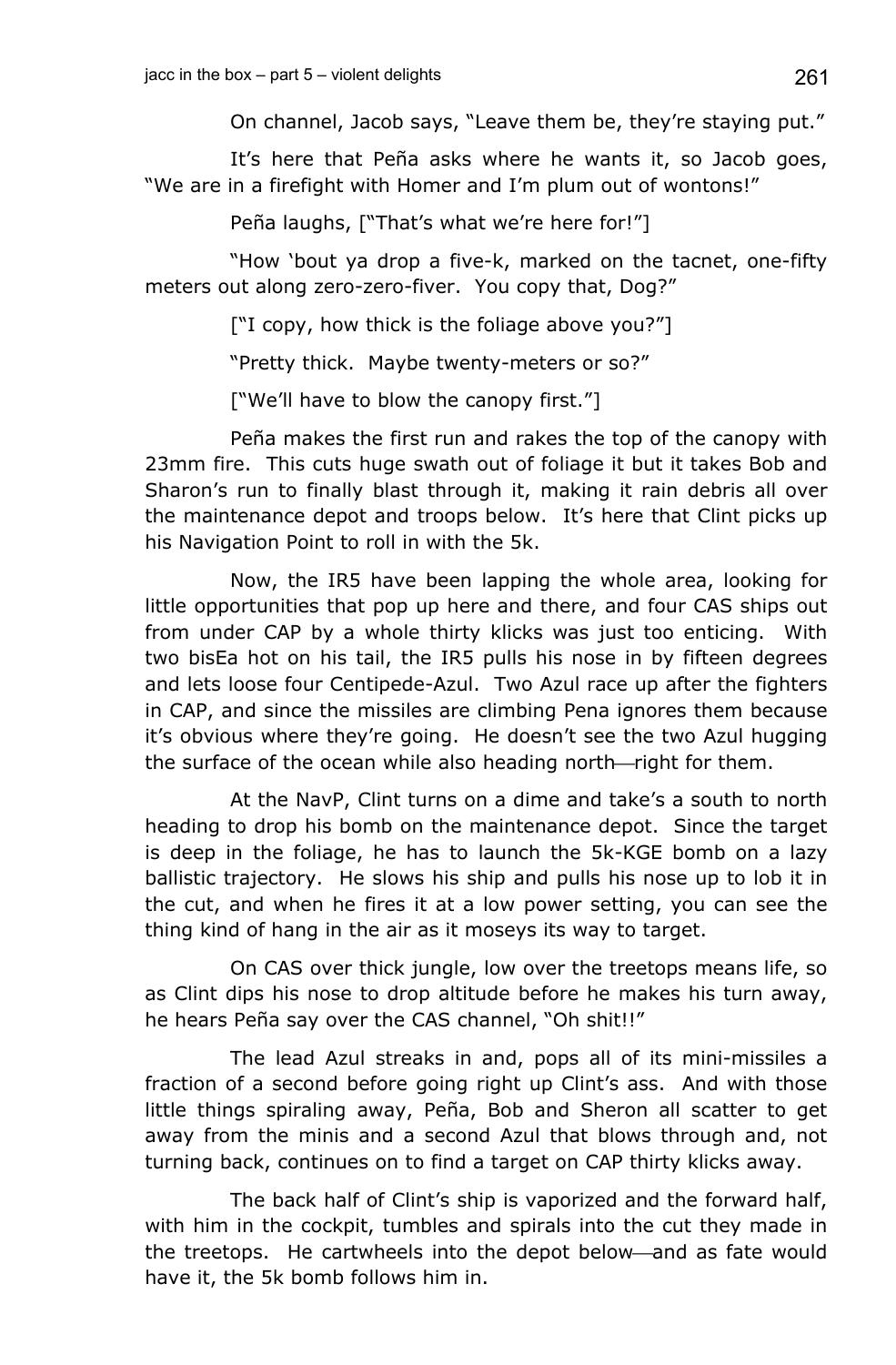After the cataclysmic 5k blast, Jacob and the others brush off and push on while other bombs have queued up elsewhere...

Two Razorbacks slip into position two-hundred kilometers in altitude with one above Whanoke in the north and the second over Kolohe in the south. Both ships have two of the custom six-shooter pods with the Thin Blu rocket assisted penetrator bombs. Within seconds of opening the pods, the bombs are pickled off.

Frank Zamboni announces on the general mission frequency, ["TRDS away! Thirty-eight seconds until impact."]

The bombs reach Mach-30 as they enter the thicker part of the atmosphere, leaving a fiery plasma trail behind as they cut through the air, and with the terminal decent-to-impact motor firing off in the last five seconds. They maintain a brisk Mach-26 as they slam into their respective industrial zones in a lovely spiral pattern.

Twelve one-kiloton warheads go off underground outside of Kolohe, and twelve outside of Whanoke, and the blasts are contained underground, yes, but they raise the surface by a few scant meters in a rippling motion from the center to the outer regions of the target. Worse yet, the harmonics from the explosions are compounded when the blast chambers collapse and this effectively shatters the entire site when the surface drops below where it started from—effectively razing the entire industrial zone, but that's not all...

The cherry on top are another two Razorbacks who are only at sixty kilometers altitude above Whanoke and Kolohe. After Thin Blu streaks by, they slip in and when over the target they each pallet drop the entire deck of the ship. On the deck pallet are 28 transport bricks, each with 128 Centipede missiles. The bricks are set to burst apart when released—and as this happens it sets free 3,584 missiles that shoot straight down to a predetermined point on the map where, ten seconds short of contact, releases all six of their Micropede missiles that deliver a total of seven-thousand KGE of explosives. Both targets each receive a total of 25,088,000 kilograms of explosive force spread out over forty square kilometers.

It's not total destruction, but it'll do!

Jacob, Bud and Orozco reach a crater of what was the depot, laced with the body parts of the dead BDF company. Looking at the crushed canopy of the Cerberus lying there, and the mangled JACC containing a quite dead Clint Wanganui, he pulls the suit with Clint out of the wreckage.

Receiving fire from another BDF company trying to advance on the crater, Jacob leaves Bud there to cover them. With everyone pulling back to the closest hanger, Jacob one-hand drags Clint's body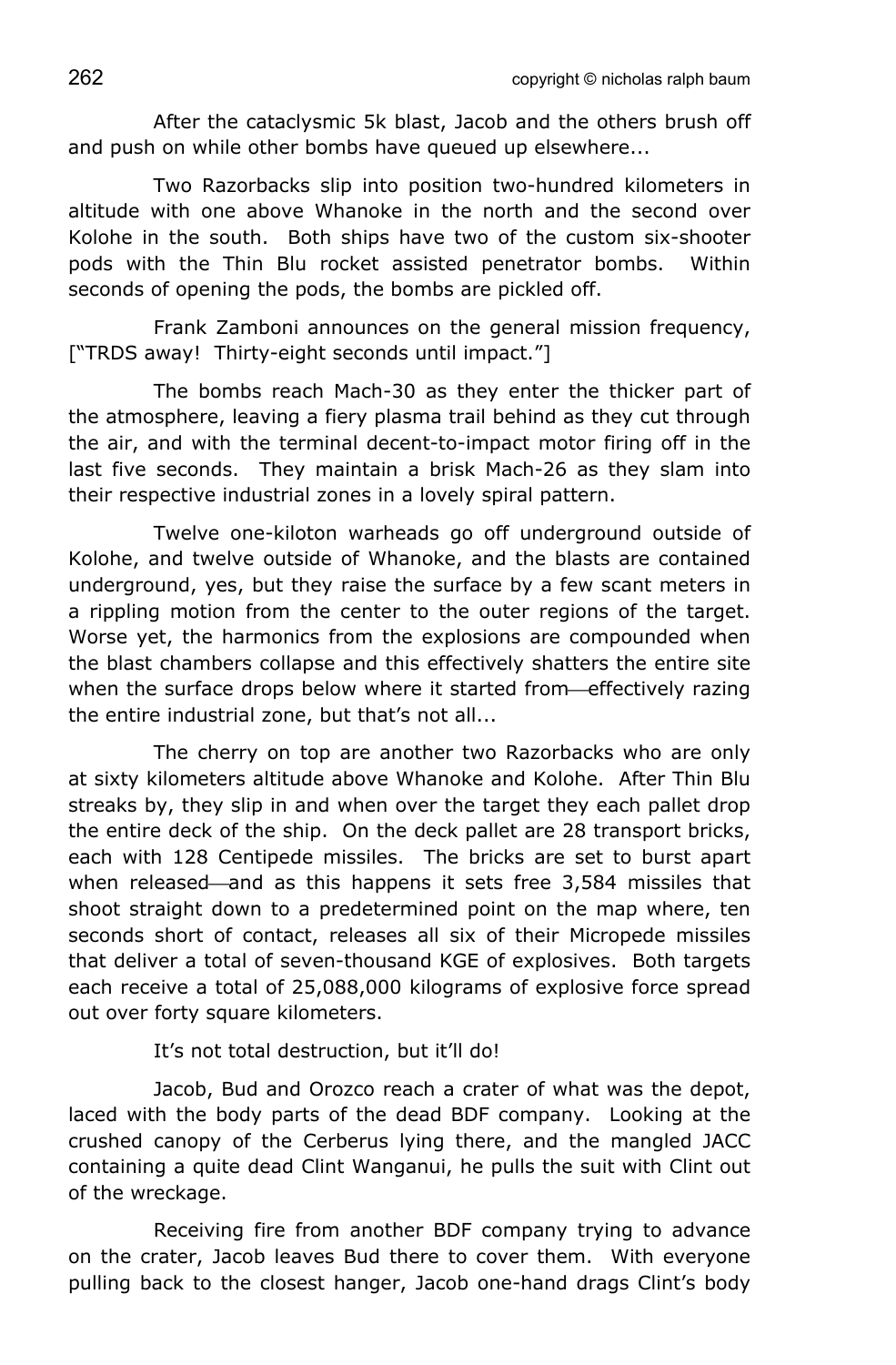with them. As Orozco's people are laying down fire, Bud now falls back to their position. Jacob pulls up a com-link and launches it while telling Orozco to walk Thumper in to push this group back.

As he and Orozco's people are picking off troopers trying to push on them, Boxter Hartcourt answers, ["Hello, dear Jacob!"]

Jacob is blasting away with his scorpion gun, "Hey Box!"

["From all the popping I hear I'm curious what you're up to?"]

"Well, Aroha Atu. I'm in your base an' killin' your doodz."

["On Maui!"] Boxter snickers, ["Well, son, that's not my base and not my dudes, so is this a social or business call today?"]

"Actually, it's a family matter. Clint is dead."

Boxter gives a low chuckle under his breath, ["Oh, how tragic, but before I weep for the loss of the lil' tyke, are you sure 'bout that? At my lofty station, one must know proof positive before we start pulling strings. Don't want to run afoul of the Wanganui's."]

"I pulled him out of the wreckage. It'll be a closed coffin."

["Oh how opportune! This distraction will pay hefty dividends. By the way, how did the little bugger bite the bullet?"]

"An IR5 shot him down, but the five-k bomb he launched seconds before he crashed, the weapon, it landed on top of 'im."

["Well now, I must find a way to reward that Express pilot. Need help pin-pointing the base up north?"]

"Thanks but we found it, and the alert went out for them to evacuate. We're gonna drop a couple of twenty-twenties on it."

["For your edification, I just now received an alert that Bristol is pulling their forces out of Maui. Looks like you were successful!"]

Looking at a text alert on the tacnet, Jacob nods big saying, "And I just got an alert that we're standing down and letting 'em go."

["After you bomb the base in the north?"]

With the fire from both sides dropping off to nothing, Jacob shrugs and adds, "There's no need to now."

["How unfortunate."] Boxter's mood changes when he says, ["On a side note, I'm still gnawing over the fact that my youngest child managed to wheedled her way onto one of your missions with her betrothed. I want to personally thank you for clearing their six."]

"Sorry, Box. That was supposed to be uneventful."

["We both know that, in our endeavors, nothing is uneventful